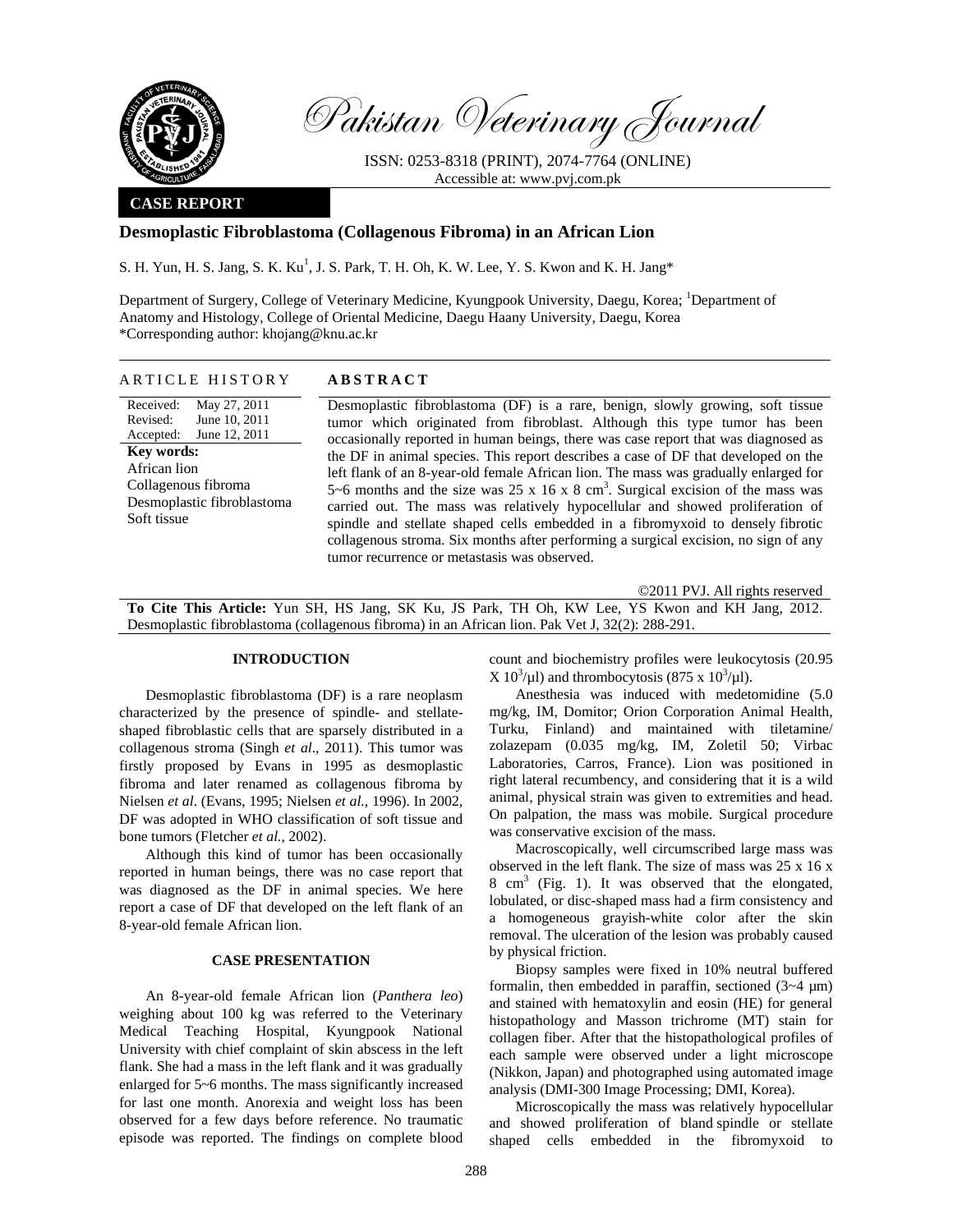densely fibrotic collagenous stroma (Fig. 2). Mitotic figures were very rare or absent, tumor necrosis was not seen, and vascularity was low. In Masson trichrome stain, collagenous materials were intensively stained with green color.



**Fig. 1:** Macroscopic findings of mass. Well circumscribed large mass was observed in the left flank of lion (a). The surface of the lesion was partially ulcerated (b-c). The mass was  $25 \times 16 \times 8$  cm<sup>3</sup> (c-d). Elongated, lobulated, or disc-shaped mass with a firm consistency and homogeneous grayish-white colors were seen after removal of the surrounded skin (d).

### **DISCUSSION**

Desmoplastic fibroblastoma is a recently defined benign fibroblastic/myofibroblastic tumor (Fletcher *et al.*, 2002). DF is a distinctive soft tissue tumor that arises in the skeletal muscle or subcutaneous tissue.

In human beings, DF occurs most frequently in adult men with a median age of 50 years, although rare cases have been reported in children (Evans, 1995; Nielsen *et al.*, 1996; Magro and Venti, 1999; Nielsen *et al.*, 2003). A review of the literature showed that DF was usually slow growing, painless mass of long duration (Hasegawa *et al.*, 1998; Miettinen and Fetsch, 1998).

Grossly, the tumors were well circumscribed with a white to tan-white, bulging cut surface; cystification and focal calcifications are rarely seen. Although most tumors are less than 4 cm in diameter, tumors as large as 20 cm have been described (Miettinen and Fetsch, 1998; Nielsen *et al.*, 2003). In this case, the size of mass was larger than that of human beings, but it could be considered as difference in the species.

Microscopically, they all displayed similar features and were composed of widely separated stellate- or spindle-shaped cells embedded in a hypovascular fibrous or fibromyxoid stroma. Mitotic figures were very rare or absent, tumor necrosis was not seen, and vascularity was low (Evans, 1995). Although interdigitation with adjacent muscle or fat was present in areas in most cases, the tumor border was generally well demarcated (Miettinen and Fetsch, 1998).

Characteristic feature in this case was ulceration of the lesions. On history taking, there was no traumatic episode, but as the tumor growing larger, ulceration was developed. It might be caused by physical friction or decubitus. Only few papers showed ulcerated lesions and the lesions was thought to probably be caused by physical friction (Huang *et al.*, 2002; Takahara *et al.*, 2008).

The differential diagnosis of DF includes benign, locally aggressive, and low-grade malignant soft tissue lesions composed of relatively uniform stellate or spindled cells embedded in a myxocollagenous matrix (Miettinen *et al.*, 1998). DF can mimic various fibrous tumor, such as fibromatosis, fibroma of tendon sheath, solitary fibrous tumor, low-grade fibromyxoid sarcoma (Miettinen and Fetsch, 1998; Nielsen *et al.*, 2003).

Because immunohistochemistry investigation is not very elucidative yet, diagnosis of DF practically depends on clinical features and morphology. Fibromatosis is poorly circumscribed, more aggressive, and more infiltrative than DF (Nielsen *et al.*, 2003). Low-grade fibromyxoid sarcoma is composed of bland, innocuousappearing fibroblastic cells with a swirling and whorled growth pattern (Evans, 1993) and it has greater cellularity, more mitotic activity, increased vascularity, and a less homogenous appearance than collagenous fibroma (Miettinen and Fetsch, 1998). These cytological and histological features are lacking in our case.

Fibroma of tendon sheath differs from DF because of the lobular growth pattern, with lobules separated by cleftlike spaces, paucicellular to highly cellular regions, and dilated or slit-like vascular channels (Hasegawa *et al.*, 1998). Solitary fibrous tumor differs from collagenous fibroma by exhibiting greater cellularity, coarser collagen bundles and more pronounced vascularity, often with occasional staghorn-like vascular channels (Miettinen and Fetsch, 1998). During 2 weeks after surgery, abnormal values in complete blood count and biochemistry profiles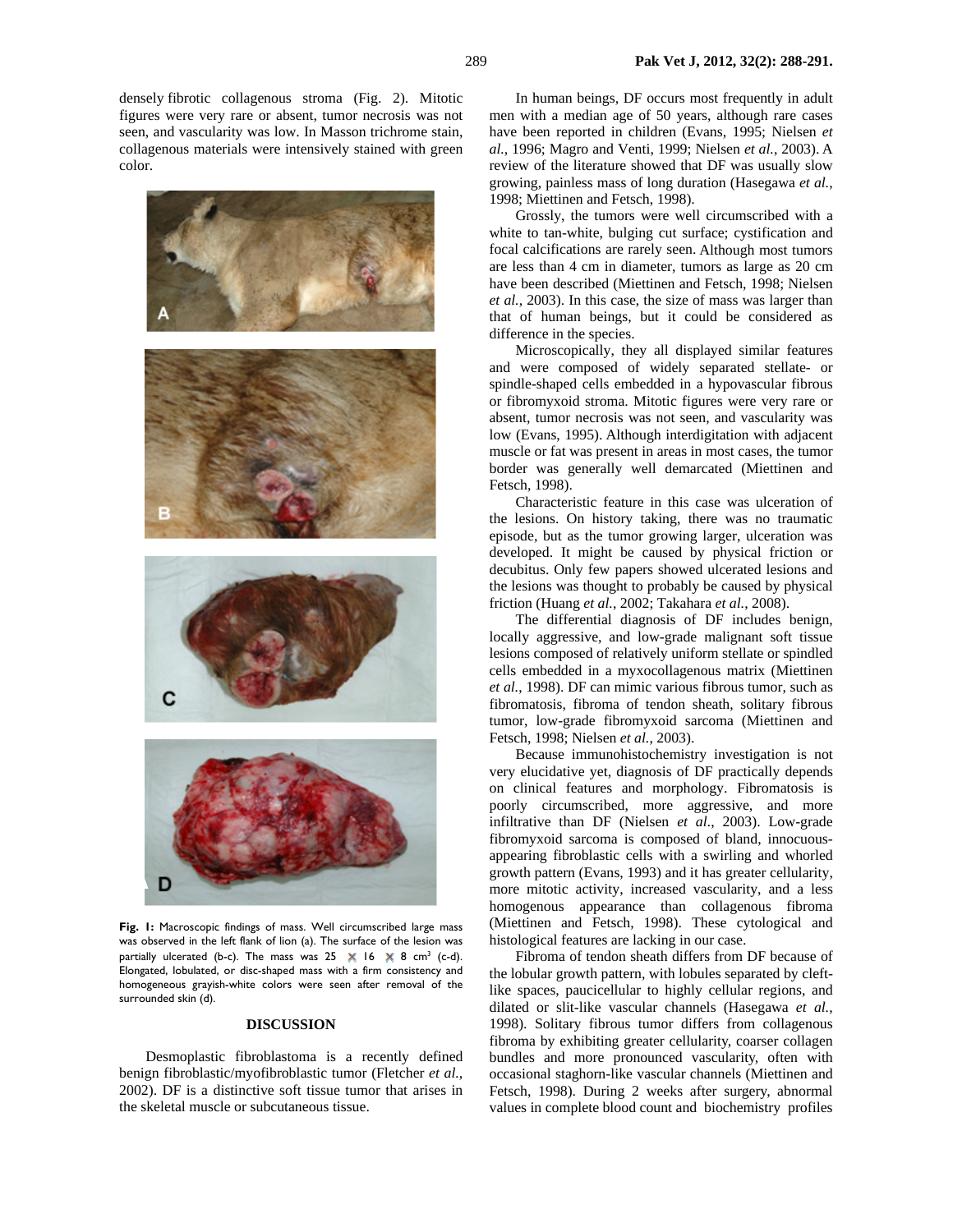

**Fig. 2:** Histopathogical findings of mass. The mass was relatively hypocellular and showed proliferation of bland spindle or stellate shaped cells embedded in a fibromyxoid to densely fibrotic collagenous stroma (a, b). Collagenous materials were intensively stained by green colors (c, d). Mitotic figures were very rare or absent, tumor necrosis was not seen, and vascularity was low; a and b: HE staining; c and d: Masson trichrome staining, Squares mean enlarged area at left columns; Scale bars = 40 µm.

were almost corrected. No sign of any tumor recurrence or metastasis was observed for six months after performing a surgical excision.

This is the first report that was diagnosed as the DF in animal species to the author's knowledge. The clinician should consider the possibility of collagenous fibroma when dealing with patients who have soft tissue mass.

### **REFERENCES**

- Evans HL, 1995. Desmoplastic fibroblastoma. A report of seven cases. Am J Surg Pathol, 19: 1077-1081.
- Evans HL, 1993. Low grade fibromyxoid sarcoma: a report of 12 cases. Am J Surg Pathol, 17: 595–600.
- Fletcher CDM, KK Unni and F Mertens, 2002. Pathology and genetics of tumours of soft tissue and bone: World Health Organization Classification of Tumours. IARC Press, Lyon, France.